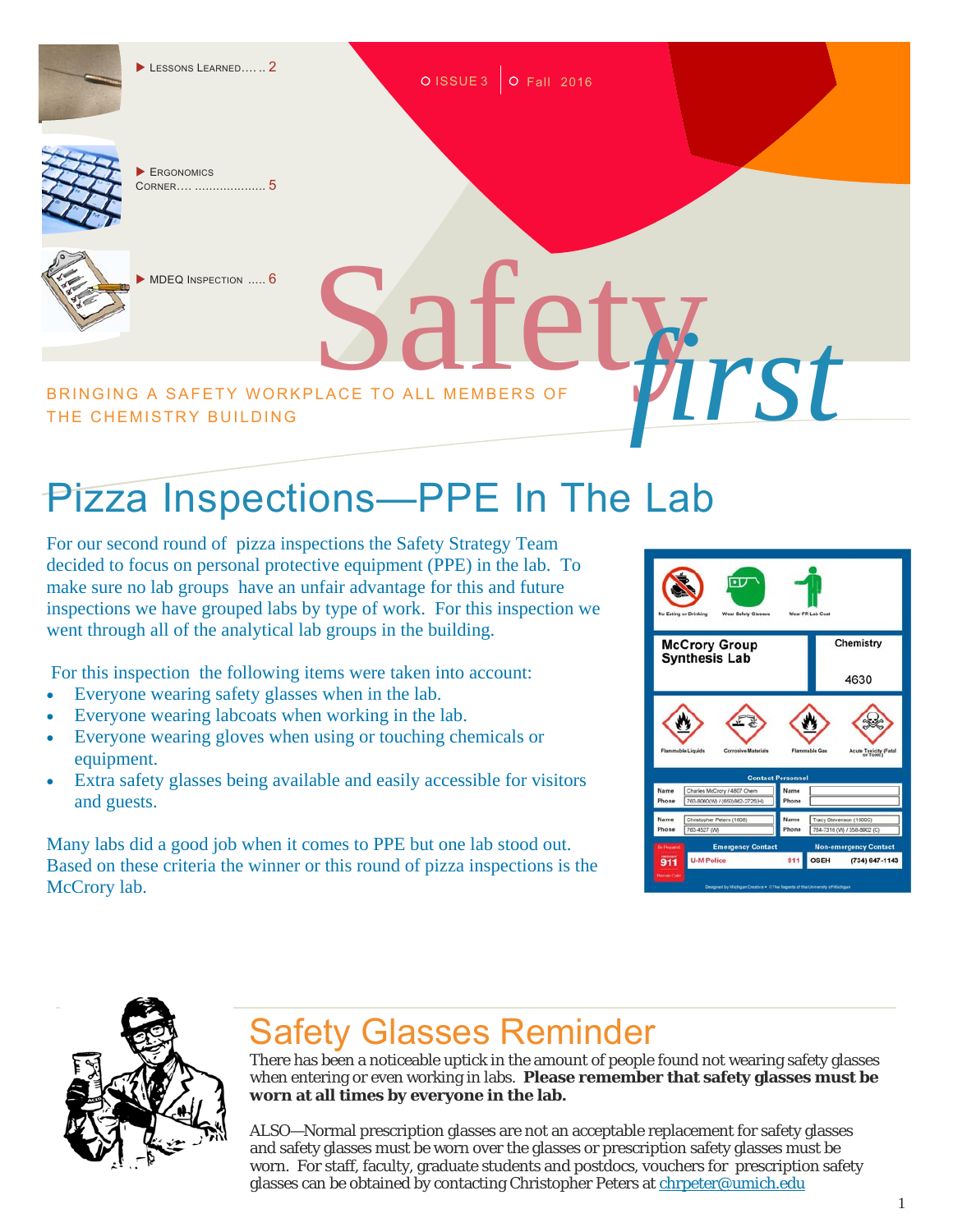# Lessons Learned

#### **Eye Exposure**

A graduate student was working with a solution of diethyl ether, 2,5 dibromophenol, sodium hydroxide and hydrochloric acid. When the seperatory funnel was being opened the pressure in the vessel caused the contents to be splashed on his face. The student was wearing correct PPE at the time but a small amount dripped down behind his glasses and safety glasses and got into his right eye. The student I mmediately rinsed his eye and sought medical attention.

The student was taken to the ER to get looked at and it was determined there was no damage to his eye or vision loss from the incident.

This incident shows us the need for using proper PPE. The student was lucky to not have any injuries from this incident mainly because he was wearing safety glasses. Although this incident was an accident please keep in mind that if an experiment has a chance that it could splash liquid additional PPE such as a splash shield and/or goggles may be needed.





#### **Needlestick Incident**

A graduate student was working in a glovebox when they accidentally touched a microsyringe that had been left in the bottom of the box by a previous user causing a small finger cut through the gloveboxes glove.

Luckily the student did not feel any pain or irritation from the incident so it does not appear they had any exposure. However this incident had the potential to be very serious

This incident shows the necessity to clean up after yourself after each use when using shared equipment. Even if the user of that microsyringe knew it was there and was planning on cleaning it up in the future there was no way for lab mates to know it was there.



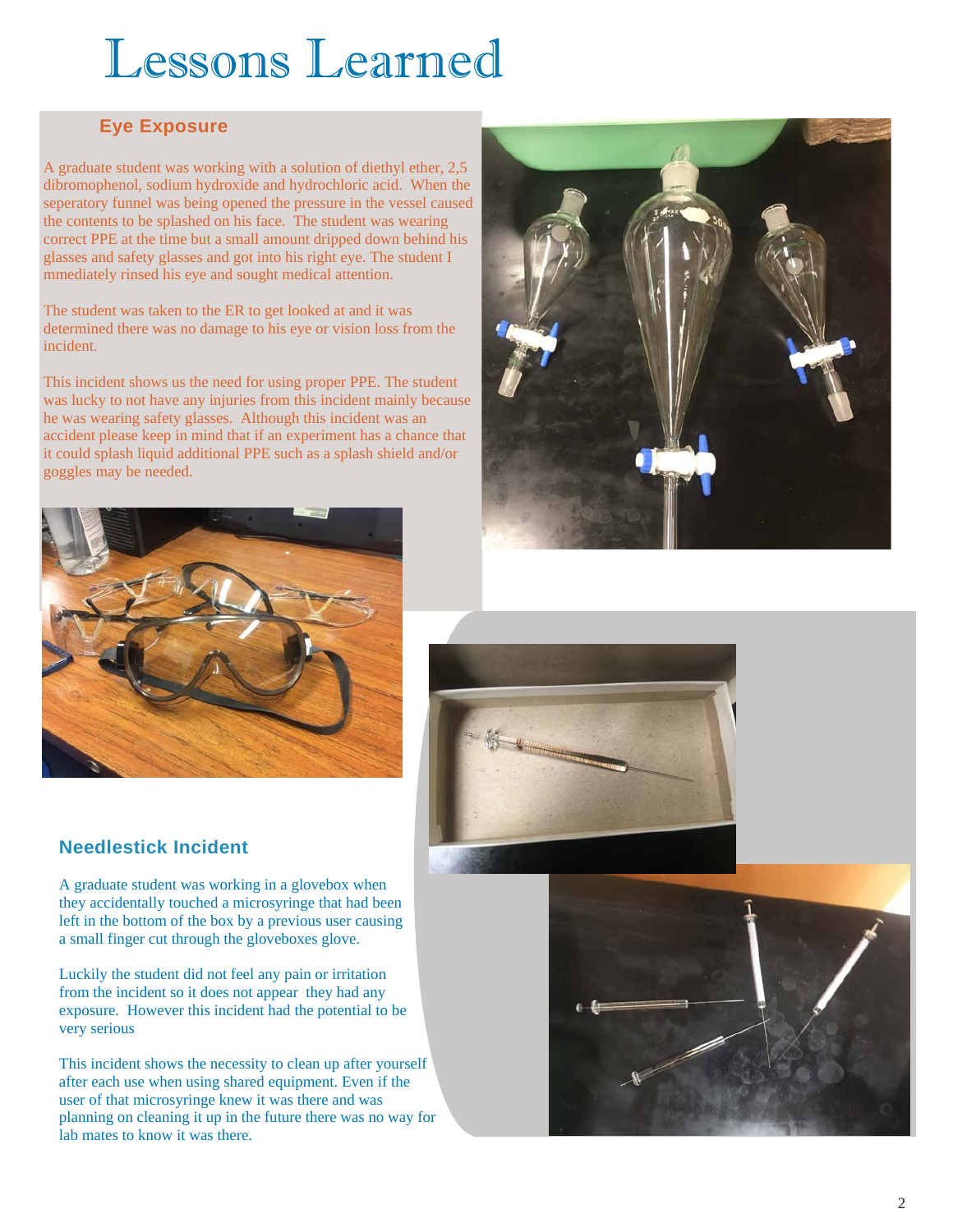# Security Incident

On November 2nd, 2016 there was a security incident in the building. A young woman wandered into the building that morning and began acting erratically on the first floor by doing things such as setting her purse in the middle of the hallway and mumbling to herself.

Some time later the person traveled upstairs to the 4th floor. She was reported on the  $4<sup>th</sup>$  floor to be looking into labs and trying door handles. She claimed she was in the hospital and had an appointment that she was waiting for. The female also appeared to be disoriented, incoherent, and under the influence. DPSS was called to handle the situation. The female was

escorted out of the building and taken away by an ambulance. This incident exemplifies the importance of keeping your lab secure and having doors shut at all times. If this person were able to wander in to an open lab, she could have touched hazardous materials that could have injured her, or have created an unsafe situation for members of the lab

If you see any one that looks suspicious in the building/lab, you have to right to know who they are and what they are doing. If you are uncomfortable or feel unsafe confronting the person, do not hesitate to contact Tracy or Chris to deal with the situation.





#### **Flashback Arrestor**

One of the most common things being found recently during the inspections, is lack of a flashback arrestor on hydrogen tanks. These items prevent sparks or flames from igniting the hydrogen and traveling back up into the tank which has the potential of being catastrophic. These arrestors attach to a hydrogen regulator with minimal effort.

Flashback Suppressors items can be ordered through Cryogenic Gases at 313-835-5513. The one recommended is item number SGD8491-F and can be reset if needed (other kinds are one time use and can be accidently tripped by pressure changes).

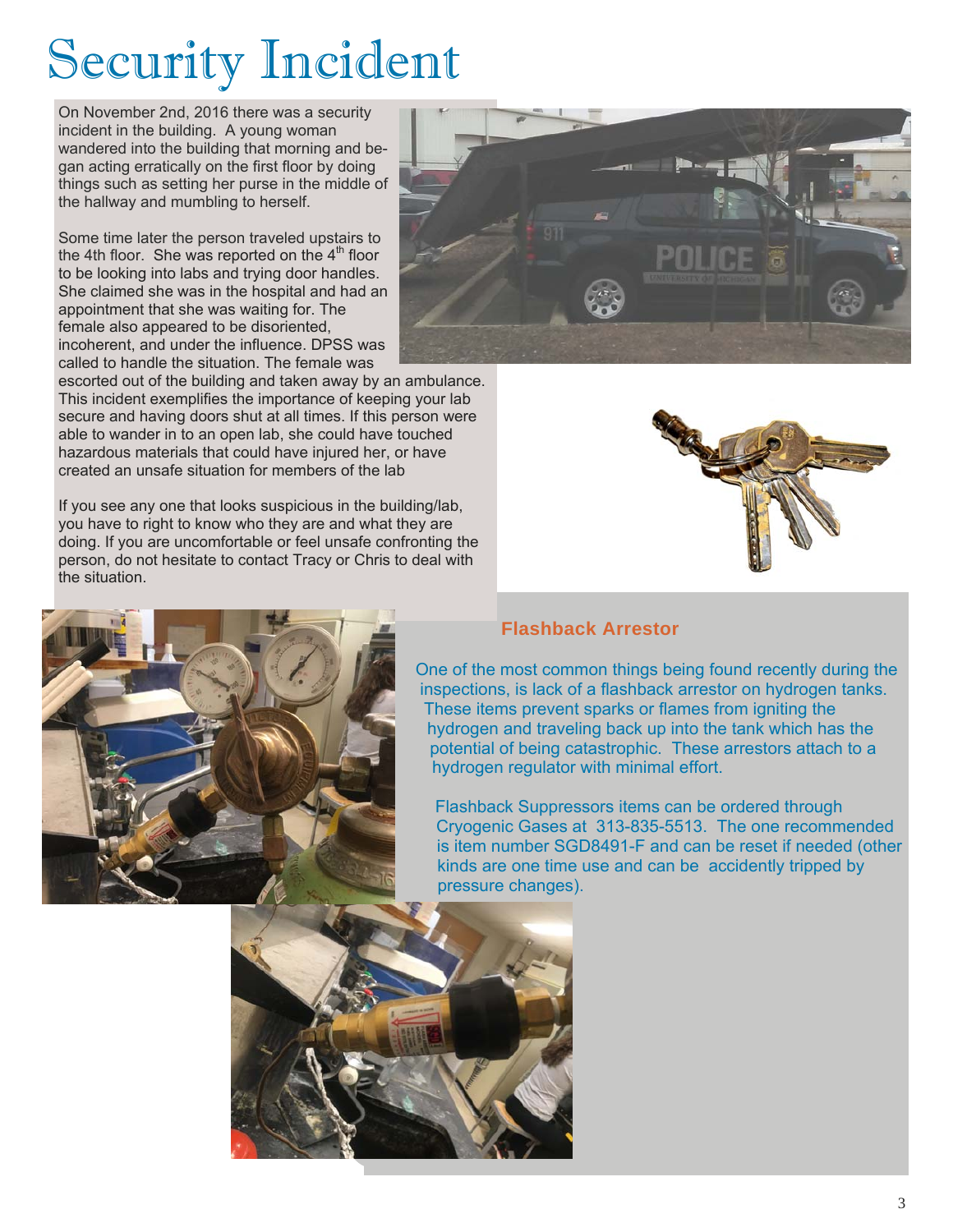# ACS Changes

With the increase in laboratory injuries and deaths both in academia and industry the American Chemical Society is in the process of making some changes to make their publications more safety oriented.

In the most recent issue of ACS Central Science, the Editor-in-Chief Carolyn R. Bertozzi wrote a wonderful article entitled "Ingredients for a Positive Safety Culture". This article goes through recent incidents in the past year and what we can learn from them.



In the article she also mentions some significant changes to upcoming publishing guidelines to ACS publications in order to encourage safety awareness both in the authors and readers of the articles. She writes:

*"ACS also hopes to contribute to safety awareness beyond our campus walls through its publishing activities. Starting at the beginning of 2017, all ACS publications will require experimental details to address and emphasize any unexpected, new, and/or significant hazards or risks associated with the reported work. There are two different important aims in asking for this additional information. First, as the primary source of chemical information, it is crucial that we use the literature to educate researchers about the risks inherent in the experiments we publish. Second, we hope that making this information required and widely available will change how this and future generations of scientists think about safety as integral to their role in the chemical enterprise. It is a professional requirement and a chemist's responsibility in this world. Just as experimental details are turned into lab notebook entries for future findings, the community will then implement these better habits in their own papers and continue to catalyze the responsibility for safety throughout our industry. Finally, we do not want the most crucial of these safety notes to be sequestered only in the experimental sections. Particularly when unanticipated hazards or risks become apparent in the process of scientific inquiry, either in data acquisition or analysis, we want authors to highlight that information in results and discussion sections, perhaps even in the abstract."* 

The full article can be find here: http://pubs.acs.org/doi/ full/10.1021/acscentsci.6b00341

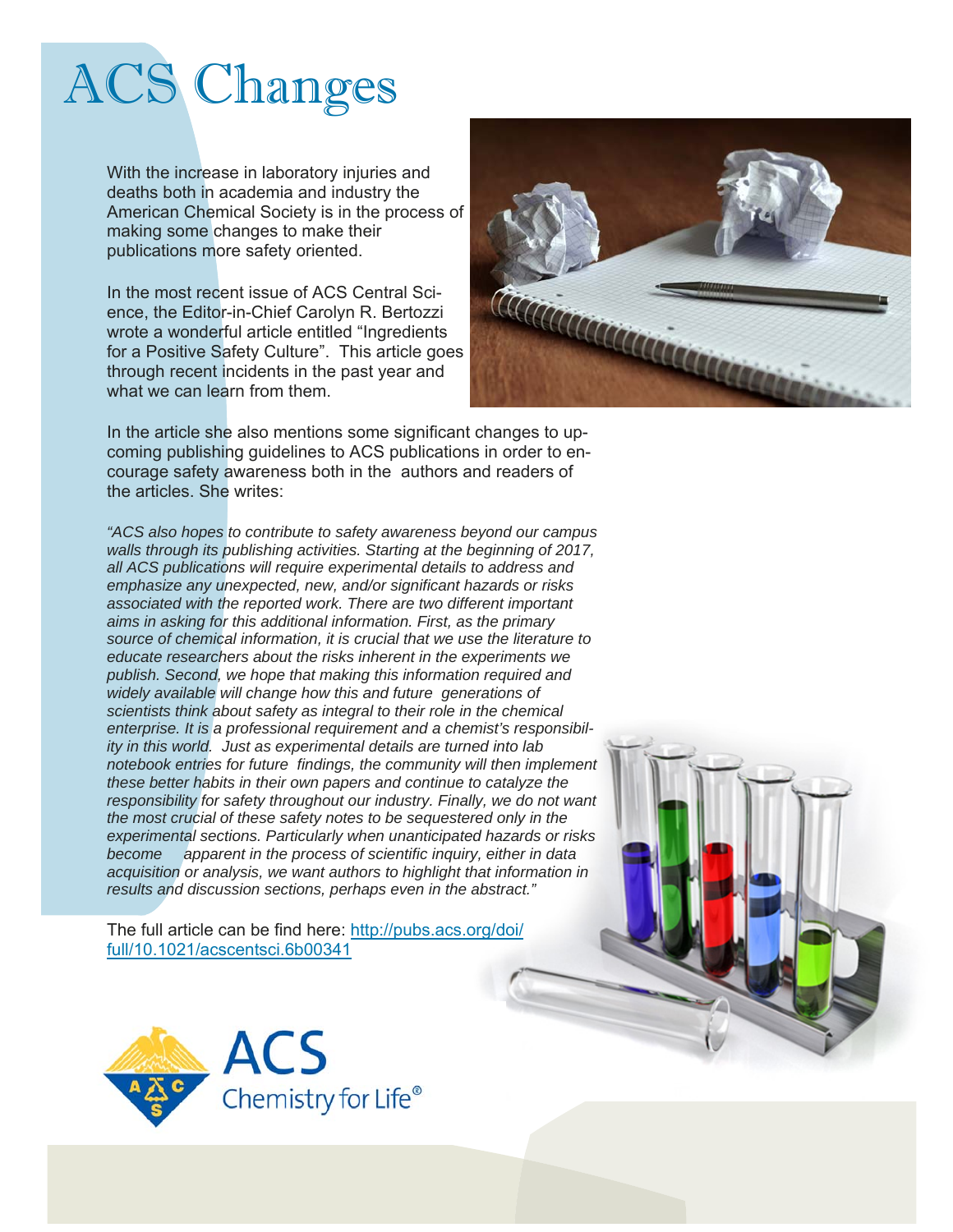## Ergonomics Corner

### **Biosafety Cabinet Ergonomics**

Working in a biosafety cabinet can result in an increased risk of musculoskeletal injury risk due increased reaching over the air vent. Take care to ensure you've set-up your workstation optimally to reduce injury risk.

#### **Poor Postural Ergonomics**

Awkward shoulder posture and extended reaching when using a standard pipette filler and long seriological pipettes are amplified due to the glass barrier and need to reach over the air vent.





#### **Improved Ergonomics**

Adjust the height of the biosafety cabinet Adjust chair height and height of footring/footrest Organize work to keep frequently used items as close as possible

Place a low provided garbage bin within as close of a reach as possible

Use ergonomic pipette filler and shorty seriological pipettes

Obtain elbow rest if needed

When purchasing a biosafety cabinet an NSF certified with as large of an opening as safely possible, e.g. 12″ to 14″ & a sloped window is preferable

### **OSEH Coffee and Conversation**

 $\Diamond$  On Wednesday, January 18th from 9-11am in the Chemistry Atrium, the Occupational Safety and Environmental Health Department (OSEH) will be holding a "Coffee and Conversation" meeting where everyone is welcome to come and ask safety questions (and drink free coffee).